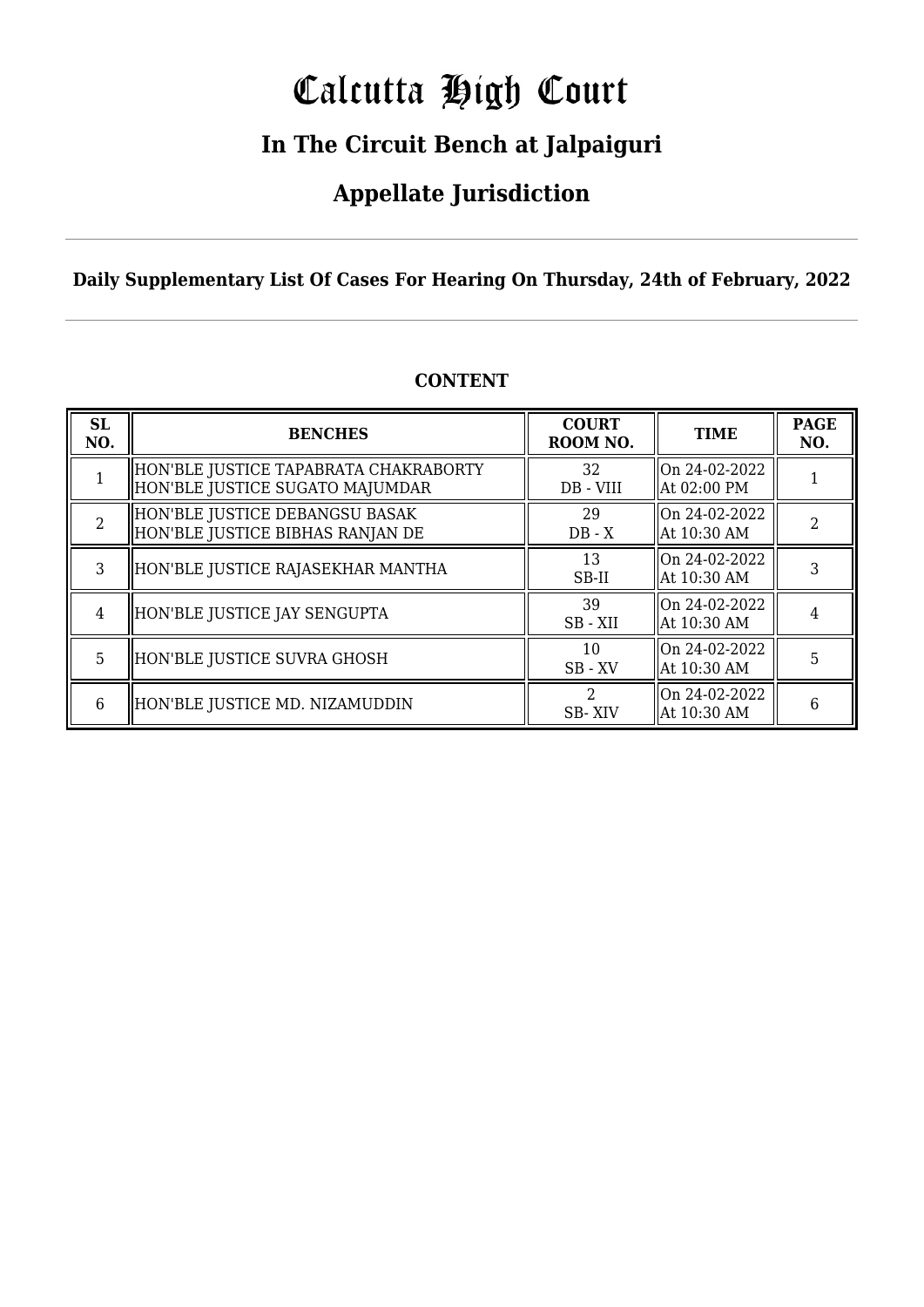

**DAILY CAUSELIST For Thursday The 24th February 2022**

**COURT NO. 32**

#### **DIVISION BENCH (DB - VIII)**

**AT 2:00 PM**

**HON'BLE JUSTICE TAPABRATA CHAKRABORTY HON'BLE JUSTICE SUGATO MAJUMDAR (VIA VIDEO CONFERENCE)**

### **FROM PRINCIPAL BENCH**

|                |                                        | <b>TO BE MENTIONED</b>                         |                        |  |
|----------------|----------------------------------------|------------------------------------------------|------------------------|--|
| $\mathbf{1}$   | CRM(A)/101/2022<br>[FOR CORRECTION] VS | <b>MALAY BARMAN</b>                            | <b>SACHIT TALULDAR</b> |  |
|                |                                        | State of West Bengal                           |                        |  |
|                |                                        | <b>APPLICATION FOR BAIL</b>                    |                        |  |
| $\mathfrak{D}$ | CRM(NDPS)/29/2022 DINESH BARAI         | VS                                             | MADHUSHRI DUTTA        |  |
|                |                                        | THE STATE OF WEST<br><b>BENGAL</b>             |                        |  |
| 3              |                                        | CRM(NDPS)/30/2022 RATAN ROY @ HUDU<br>VS       | <b>MOUSUMI DAS</b>     |  |
|                |                                        | THE STATE OF WEST<br><b>BENGAL</b>             |                        |  |
| 4              | CRM(NDPS)/32/2022 SAHIDUL HAQUE        | <b>VS</b>                                      | <b>IRESH PAUL</b>      |  |
|                |                                        | THE STATE OF WEST<br><b>BENGAL</b>             |                        |  |
| 5              |                                        | CRM(NDPS)/52/2022 MAJAFFAR ALI@MOZAFFAR<br>ALI | <b>ASIT NAYAK</b>      |  |
|                |                                        | <b>VS</b>                                      |                        |  |
|                |                                        | State of West Bengal                           |                        |  |
|                |                                        | <b>APPLICATION FOR ANTICIPATORY BAIL</b>       |                        |  |
| 6              | CRM(A)/92/2022                         | SAILENDRA SINGHA<br><b>VS</b>                  | <b>NABANKUR PAUL</b>   |  |
|                |                                        | State of West Bengal                           |                        |  |
| 7              | CRM(A)/97/2022                         | MD AJABUDDIN<br><b>VS</b>                      | <b>KAUSTUV SHOME</b>   |  |
|                |                                        | State of West Bengal                           |                        |  |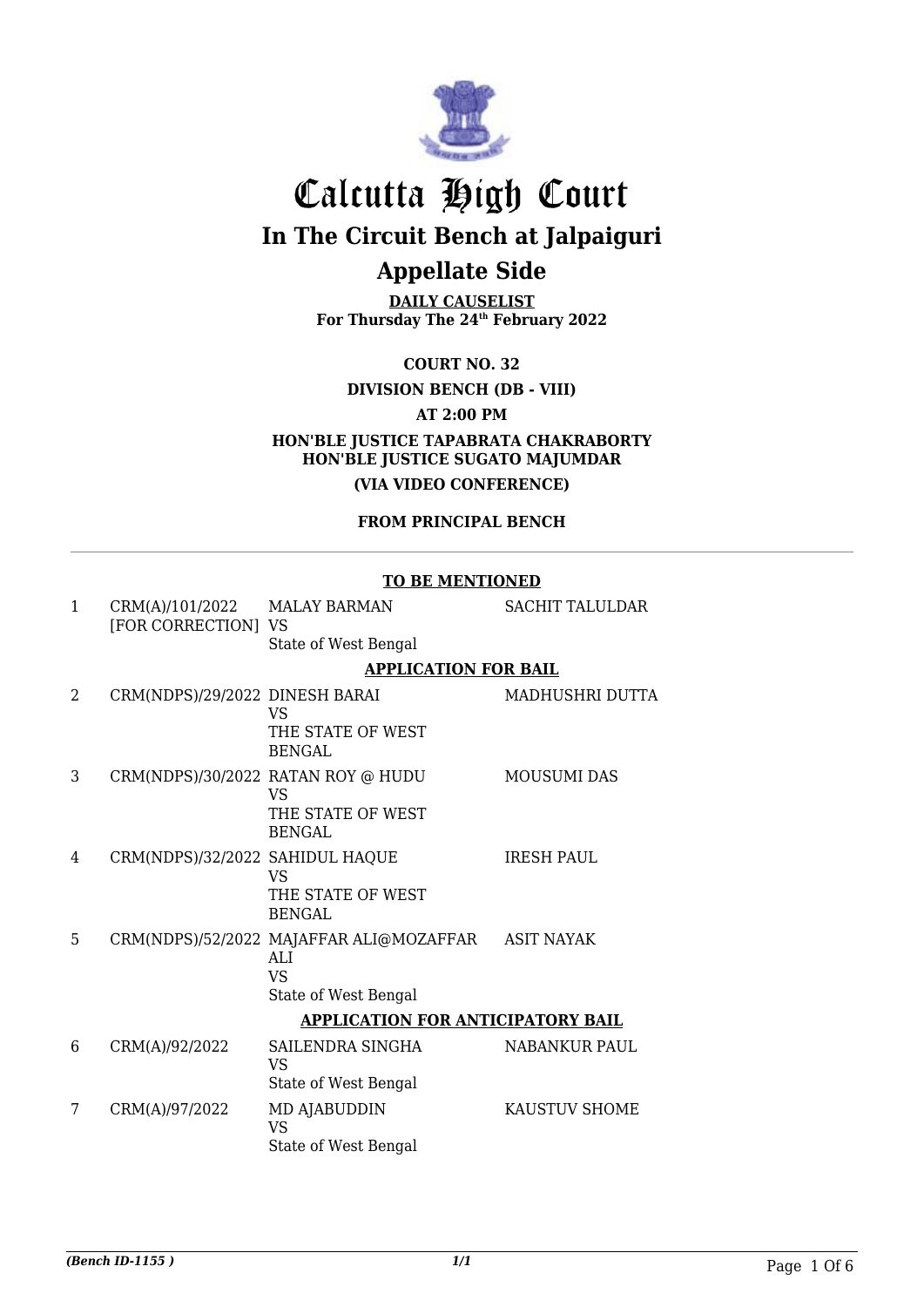

**DAILY CAUSELIST For Thursday The 24th February 2022**

**COURT NO. 29 DIVISION BENCH (DB - X) AT 10:30 AM HON'BLE JUSTICE DEBANGSU BASAK HON'BLE JUSTICE BIBHAS RANJAN DE (VIA VIDEO CONFERENCE)**

### **FROM PRINCIPAL BENCH**

#### **APPLICATION FOR ANTICIPATORY BAIL**

| 1 | CRM(A)/108/2022 | AMENA KHATUN AND ANR<br>VS                                             | MADHUSHRI DUTTA |
|---|-----------------|------------------------------------------------------------------------|-----------------|
|   |                 | State of West Bengal                                                   |                 |
|   |                 | <b>APPLICATION FOR BAIL</b>                                            |                 |
| 2 | CRM(DB)/57/2022 | MD ABUL@MOTIHAR ALI<br>VS<br>State of West Bengal                      | MADHUSHRI DUTTA |
| 3 |                 | CRM(NDPS)/58/2022 SAJA SAIBO@SAJHE SAIBO<br>VS<br>State of West Bengal | MADHUSHRI DUTTA |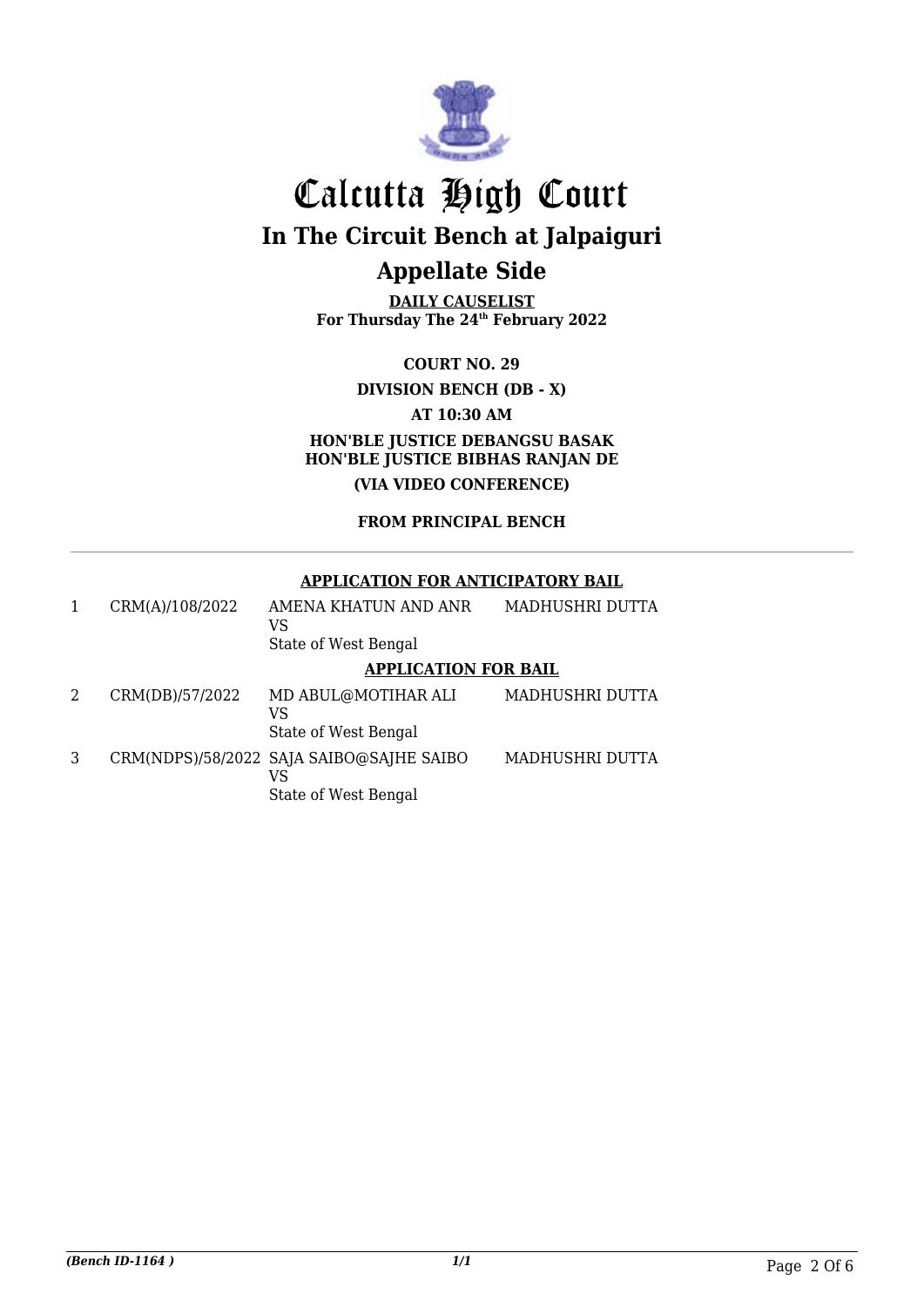

**DAILY CAUSELIST For Thursday The 24th February 2022**

**COURT NO. 13 SINGLE BENCH (SB-II) AT 10:30 AM HON'BLE JUSTICE RAJASEKHAR MANTHA (VIA VIDEO CONFERENCE)**

### **FROM PRINCIPAL BENCH**

#### **NEW MOTION**

| 1 | WPA/405/2022 | DHAJEN ADHIKARY<br>VS<br>STATE OF WEST BENGAL<br>AND ORS.          | <b>SUMAN SEHANABIS</b> |
|---|--------------|--------------------------------------------------------------------|------------------------|
| 2 | WPA/435/2022 | <b>UDAY SANKAR NEOGI</b><br>VS<br>STATE OF WEST BENGAL<br>AND ORS. | DIPANKAR PAL           |
|   |              | <b>MOTION</b>                                                      |                        |
| 3 | WPA/367/2022 | PABAN CHHETRI AND ORS<br>VS<br>STATE OF WEST BENGAL<br>AND ORS.    | <b>ARIJIT GHOSH</b>    |
| 4 | WPA/375/2022 | <b>SUJIT DAS</b><br>VS<br>STATE OF WEST BENGAL<br>AND ORS.         | <b>SUMAN SEHANABIS</b> |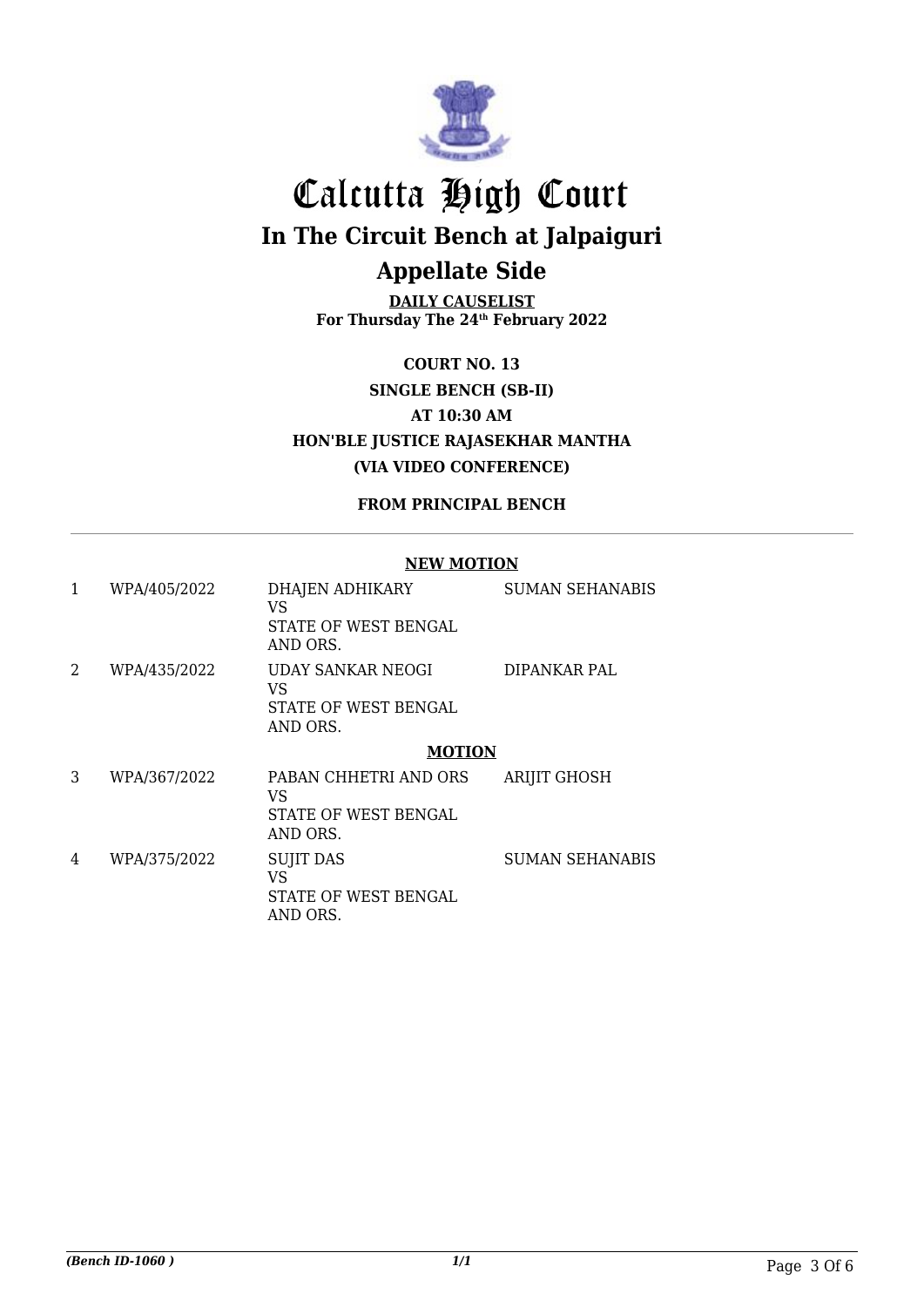

**DAILY CAUSELIST For Thursday The 24th February 2022**

**COURT NO. 39 SINGLE BENCH (SB - XII) AT 10:30 AM HON'BLE JUSTICE JAY SENGUPTA (VIA VIDEO CONFERENCE)**

**FROM PRINCIPAL BENCH**

### **CRIMINAL REVISION**

| CRR/23/2022 | HARPREET SINGH<br>VS<br>State of West Bengal                  | <b>ANIRBAN BANERJEE</b> |
|-------------|---------------------------------------------------------------|-------------------------|
| CRR/26/2022 | NANDALAL<br>KUMAR@NANDLAL KUMAR<br>VS<br>State of West Bengal | <b>ANIRBAN BANERJEE</b> |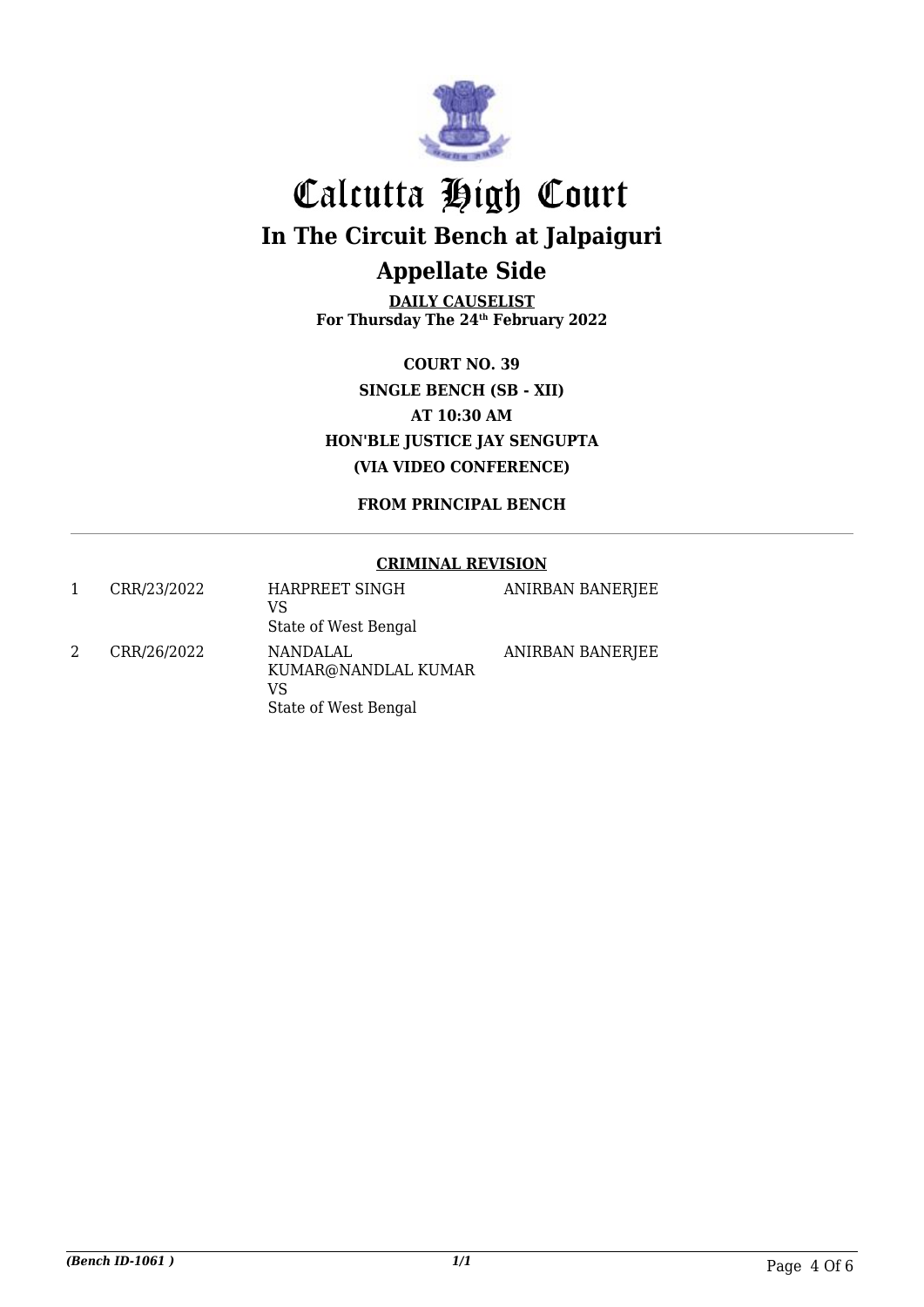

**DAILY CAUSELIST For Thursday The 24th February 2022**

**COURT NO. 10 SINGLE BENCH (SB - XV) AT 10:30 AM HON'BLE JUSTICE SUVRA GHOSH (VIA VIDEO CONFERENCE)**

**FROM PRINCIPAL BENCH**

### **MOTION**

1 WPA/393/2022 M/S ESSEM JUTE

INDUSTRIES LTD VS E.P.F. ORG AND ORS SUMANTA BISWAS